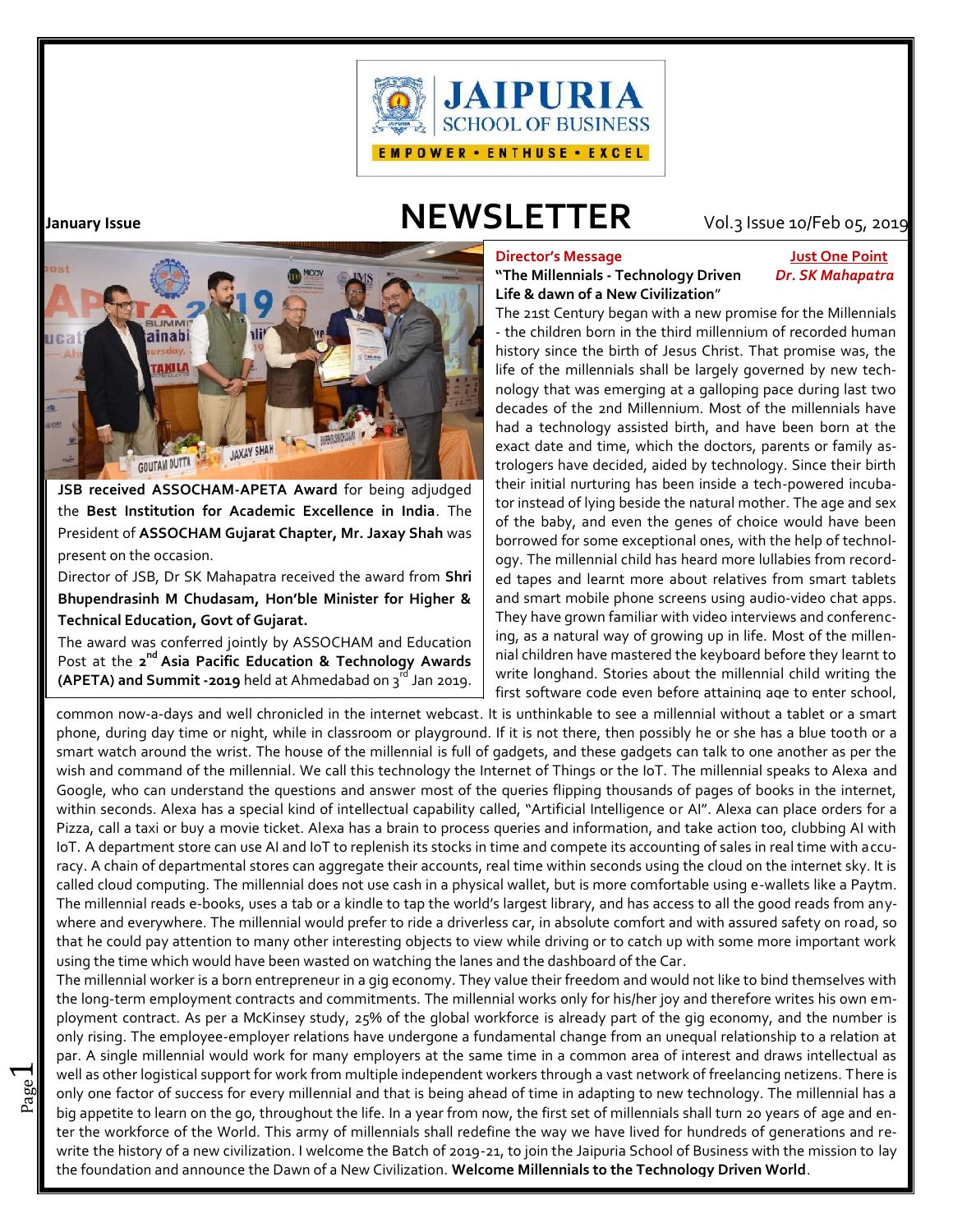# **JSB CELEBRATES 70TH REPUBLIC DAY IN CAMPUS**



### **Founder's Day Celebration 16th January 2019**

The students, along with the members of the faculty and staff, of **JSB** celebrated the **Founder's Day** to commemorate the **birth anniversary of the founder of Jaipuria Group of Educational Institutions Late Sh. Rajaram Jaipuria by paying** floral tributes to the reverend Founder. The cultural committee of the institute organised some cultural activities to pay homage to the Founder showcasing how hard work and self-belief can help one achieve even the most difficult of goals The students, along with the members of the faculty and staff,<br>of JSB celebrated the **Founder's Day** to commemorate the **birth**<br>anniversary of the founder of Jaipuria Group of Educational<br>Institutions Late Sh. Rajaram Jaip



### **Industrial Visit Victor Constraint Constraint Constraint Constraint Properties of the state of the state of the state of the state of the state of the state of the state of the state of the state of the state of the sta**

 $\mathbf{\sim}$ 

The first year students of JSB visited the production facility of  $\,$  |  $\,$  A $\,$ **Yakult - Danone's** Sonepat Plant as a part of their industrial visit **SV**<br>calendar. The students were exposed to the functioning of the an<br>plant and experienced fabrication and bundling processes. calendar. The students were exposed to the functioning of the plant and experienced fabrication and bundling processes**.**



and international standards and special care is taken while designing fied factory in Sonepat, Haryana. The plant is designed as per  $\|\cdot\|$ Yakult is manufactured at an ISO 9001:2015 and HACCP certito maintain the highest level of hygiene standards and deliver the best quality product to its consumers. The process of making Yakult is completely automated and there is no human touch at any point of time.



### **Republic Day in Campus**

The Republic Day celebrations at JSB began with the unfurling of the National Flag followed by the the National Anthem. Thereafter, the students performed some cultural events including rendition of patriotic songs, and dance performances by **Ms. Anisha and Ms. Gumanshi**, students of first year at **JSB. The Director, Dr SK Mahapatra**, in his address on the occasion, explained to the students the importance of the Indian Constitution and highlighted how the Constitution provided equality to all the citizens of the country. He further urged the students, the youth, to work towards building New India.

**Sarthak Mittal and Ayushi Gupta**, students of PGDM first year also presented their views on the occasion emphasising the role of youth in further strengthening the Nation

### **Long Service Awards January 16, 2019**

The 10-year Service Awards at JSB were presented to **Dr Anindita- Faculty, Mr. Trilok Chand - Admin, Mr. Shanti Swaroop - IT, and Mr. Sunil Kumar – Maint** for their service and contribution to the Institution building. The awards were given away by the Chairman of JGEI, Shri Shishir Jaipuria at the Founder's day ceremony held on  $16^{th}$  January in the campus.

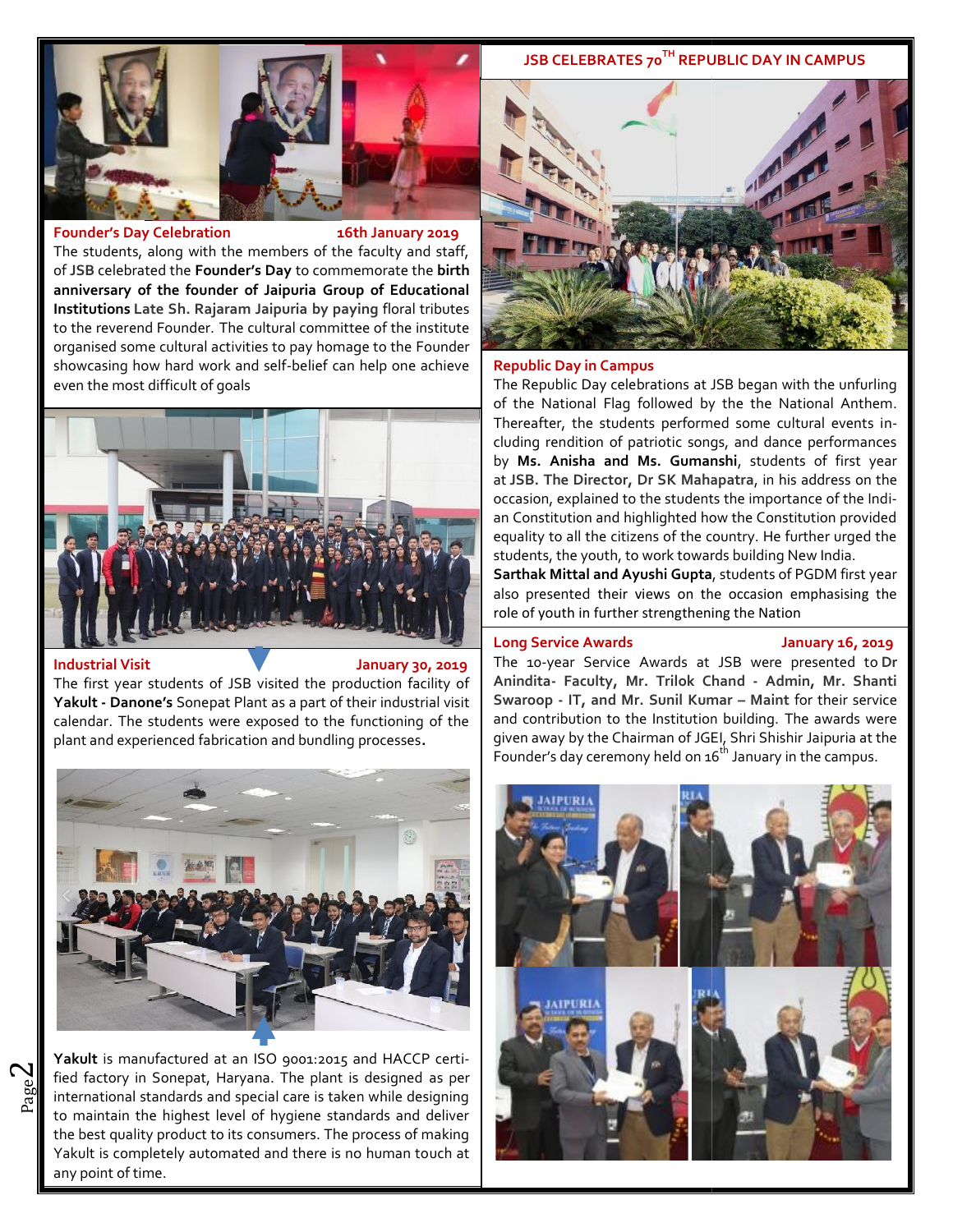

# **SPIC Macay Programme**

On the propitious occasion of the Founder's Day of JSB, the Institute organised **a Kathak performance in association with SPIC MACAY**. **Renowned Kathak artist Ms. Mahua Shankar** performed during the celebration along with her team that included renowned musicians namely **Ustaad Akram Khan** on Tabla; Ustaad Murad Ali Khan on Sarangi; Nupur Shankar Ji on Padhant, Lost and **Janaab Shuheb Hasan** on Harmonium.





# **HR Conclave**

ო

### **HR Conclave January 31,2019**

Page of the **"Best Employers of India"** shared their thoughts special invitee. Esteemed Speakers from the leading corporates' | The Director, Dr SK Mahapatra attended **the 10th HR Mega Conclave – "From Engagement to Inspiration"** organized by Delhi **Management Association** at Fortune Select Global, Gurgaon as and experiences on the conclave theme.

and experiences on the conclave theme.<br>The Conclave witnessed participation from not only HR professionals but across cross functional departments like Sales & Marketing, Fin & Accounts, Logistics & SCM, Academics and Planners.



**STAR PLACEMENT**: **Ms. Riya Gangwar and Mr. Ajeet Singh Riya** (Batch 2017-19) congratulated by Director for getting placed in **OYO Rooms & Axis Bank** resp. Ms. Sweety Singh, Head – Corporate Relations & Placement accompanied the proud students.

# **Faculty & Staff News**



Dr Timira Shukla, Dean (Academics) attended a talk on attended **"India's Decade: "India's Why the Rise of India is inevitable**" by renowned **Management Guru Dr. Jagdish N Sheth** on 12th January at  $\|\|$ the Multi-purpose Hall of IIC, New Delhi

**•** JSB Librarian, Ms. Lalita Tyagi attended the Delnet An**nual Lecture on "Transforming Human Resources in Libraries: Strategies for the future learning"** held on **8 th 8thJanuary 2019**. (Contd…Page 4) **January**